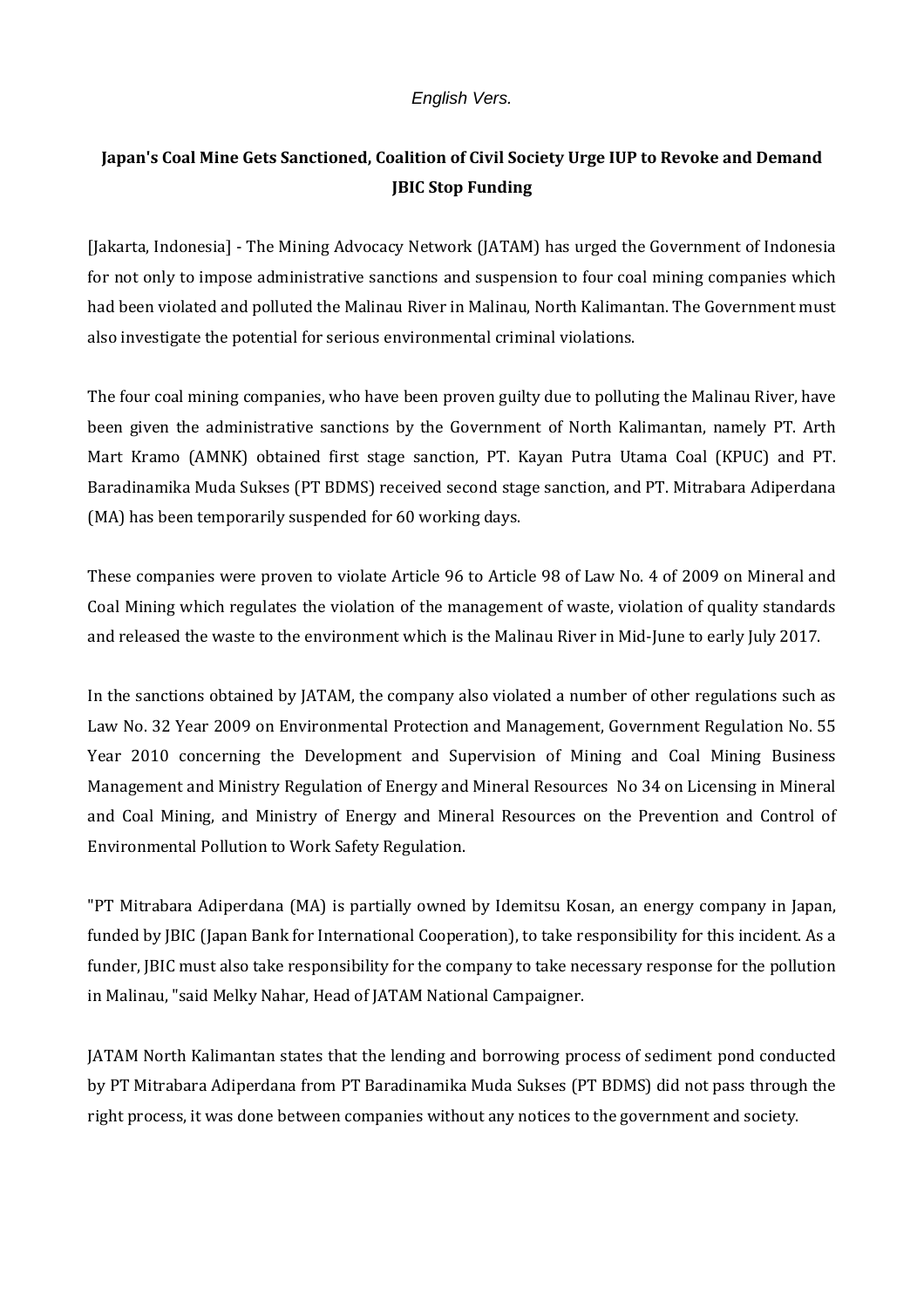"Since 2010, for the first time, the sediment ponds of PT BDMS and PT KPUC's waste collapsed and contaminated the Malinau River. We suspect this pollution was done intentionally and has happened repeatedly, "said North Kalimantan JATAM Coordinator, Theodorus G. Immanuel.

According to Theodorus, in 2010, Malinau's locals conducted a demonstration related to the pollution of the Malinau River. However, in 2011 the same event recurred and caused the Malinau River and Sesayap River to be contaminated with toxic waste. Likewise in 2012, similar incidents repeated.

"On July 4th 2017, the Malinau River and Sesayap River pollution incidents recurred, we suspect that this was done by four companies, PT BDMA, PT. MA, PT KPUC, and PT AMNK, "said Theodorus.

As a result of this pollution, the water of PDAM (*Indonesia's public water company*) from Sesayap River can not be consumed by the people for three days (5, 6 and 7 July 2017).

"On July 6, 2017, the Head of the Health Service of Malinau stated that the drinking water in Malinau couldn't be consumed. This refers to the Decree of the Minister of Health No. 907 / MENKES / SK / VII / 2002 on the Terms and Supervision of Drinking Water Quality that the standard NTU (Nephelometric Turbidity Unit) limit should be 5 NTU. Meanwhile, the level of turbidity of Malinau's water reached 1993 NTU or almost 399 fold. The water then continued to flow but it was very turbid; this occurred on 8th and 9th of July 2017.

The Malinau's PDAM distributed water to five sub-districts and 23 villages in Malinau District. " The residents who are affected by their contaminated water source are estimated to be around 30,000 people "said Theodorus.

Since the coal mining activity in Malinau District, local residents feel the various destructive forces, especially those related to the environmental issues. These coal-mining concessions are close to residential areas and two major rivers are used to meet the daily needs of Malinau's Malinau and Sesayap Rivers.

This destructive actions carried out by the coal companies' impact to: *First*, Malinau PDAM (*Indonesia's public water company*) must spend more to get clean water and restore the environment due to pollution; *Second*, Malinau residents lost their rights to water for almost a week, and after three days of total water supply stop, the muddy water flowed on 8 and 9 July 2017 and endangered the health of the people.

*Thirdly*, three Dayak community's villages in the mining concession area has been moved (there is a one-time and twice-evicted) of Punan Rian Village, Langap Village, and Seturan Village, no clarity of